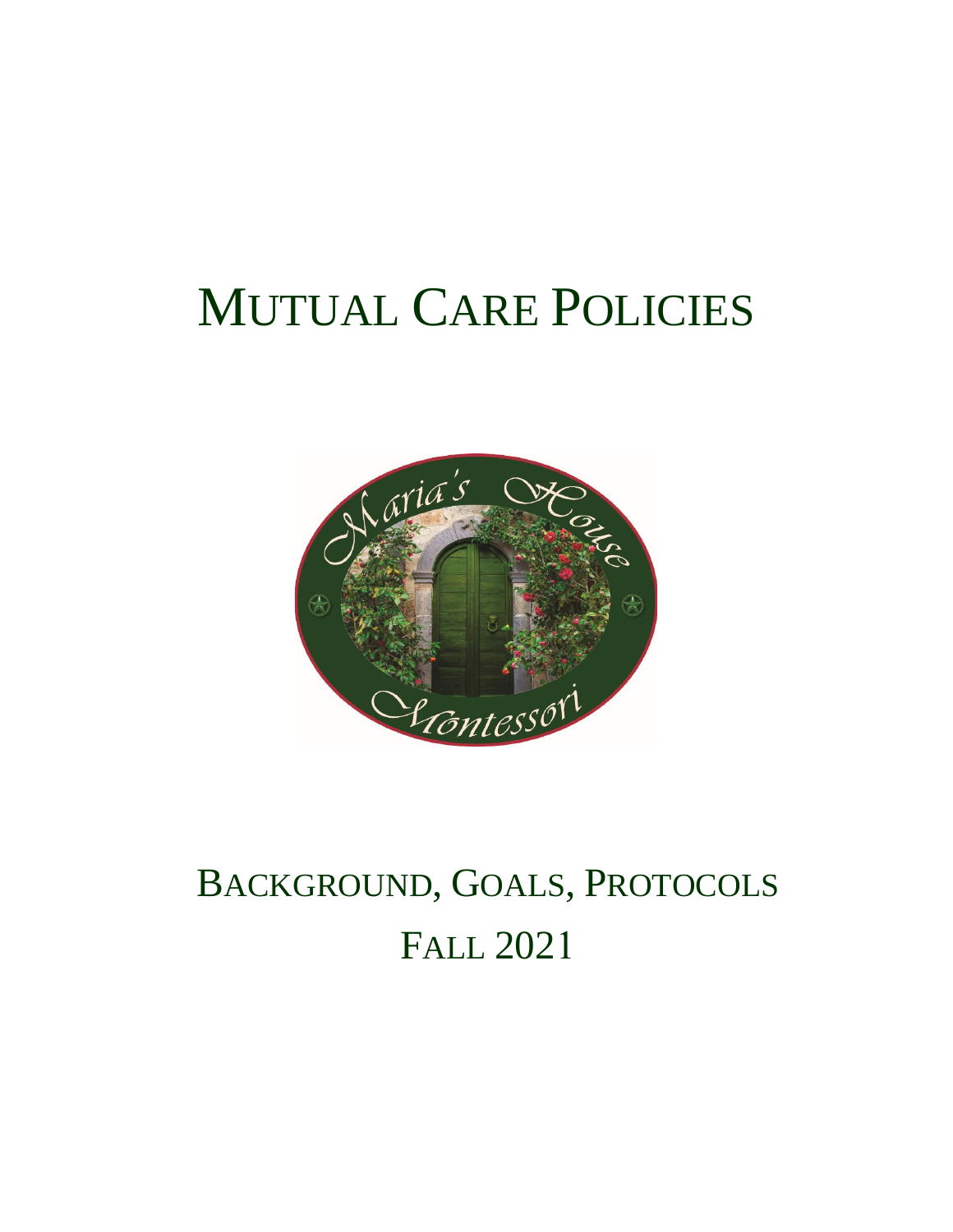

### MUTUAL CARE POLICIES BACKGROUND, GOALS AND CURRENT PROTOCOLS - FALL 2021

#### **BACKGROUND**

On January 30, 2020, one month after reporting opening an investigation into "an unknown pneumonia from an unidentified source," the World Health Organization declared a global health emergency around what was then known as "novel coronavirus". The first identified US case had appeared in Washington state nine days prior, an otherwise healthy 30 year old Snohomish County man who sought medical help for "severe flu symptoms." On February 6, Patricia Dowd of Santa Clara, California became the first known US fatality. A former high-school athlete in good health and with no known conditions, Patricia was 57 years old when she passed away after five days of what she told her brother were "flu-like symptoms."

On March 23, COVID-19 claimed former Texas A&M point guard Dave Edwards in New York City. At 48, Edwards was known to be in great shape, and was still a fierce competitor on the court. His singleseason assist record with the Aggies still stands.

Around the globe, internationally known researchers and epidemiologists widely agreed that COVID-19 was an "aggressive" and "highly contagious" disease that "would require great caution to avoid a global public-health crises."

In April of 2020, Dr. Richard Martinello and other epidemiologists from Yale Medicine began releasing data-summaries and guidance addressing the significant threats posed by COVID-19. In June, the US CDC released risk assessments for public gatherings, youth sports, group activities and the prospect of school-re-openings based on current data. Large scale educational institutions acting as hubs for greater than fifty families in buildings with sub-standard air-handling equipment, inadequate natural ventilation, common spaces, shared staff and barely acceptable cleaning practices were placed in the highest risk category for potential community transmission.

Meanwhile, public health experts throughout the world worked on protocols that could be employed by small-scale early-childhood centers, deemed essential to researchers, front-line workers and any prospect of long-term economic recovery.

Granted an essential-service exception by the Commonwealth of Pennsylvania in April of 2020, the directors and board of Maria's House Montessori developed our own Mutual Care Protocols, trained a small, sequestered team, consulted with our families individually and reopened our program floor to children of essential workers on May 4, 2020. Our evaluation and improvement of our practice through consultation and comparative study has been ongoing since that time. Because we primarily serve children who are too young to receive a currently available vaccine, our approach to preventative care has remained highly protective throughout this public health dilemma. We expect and require the complete and collaborative cooperation of our families and professional faculty as we protect the most vulnerable members of our community from the unchecked and unnecessary spread a disease that has claimed an unthinkable 5.5 million human lives worldwide (January 2022).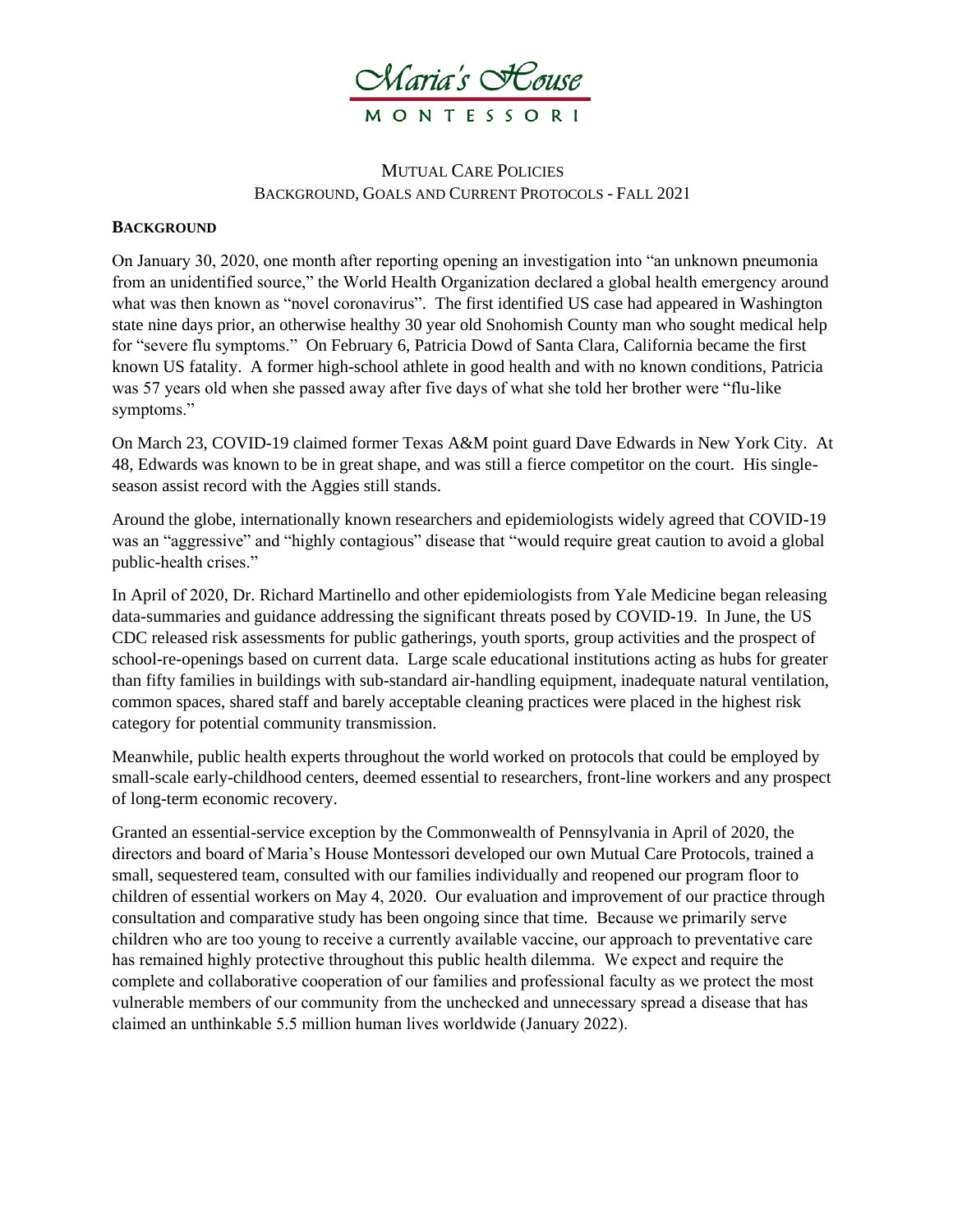### **GOALS**

At Maria's House, whatever good fortune we may have experienced thus far has been a direct result of the full, conscious and transparent cooperation that exists between our faculty, directors and parents along with the constant understanding and support of our extended family members. For this brief period in our shared history, none of us get to do exactly what we want, how we want, when we want. Human beings have a remarkable capacity for altruism, setting aside our own immediate whims for the greater good. This experience has given us all the opportunity to work that inner muscle, tempering our wills in the fire of concern, creating alternatives, and ensuring that all of us walk safely to the other side of the pandemic. We intend to see this through together.

With faith in one another, these are the goals that we share as a Montessori community:

- To eliminate all avoidable community transmission risk from our program floor
- To employ best practices regarding intake, daily program operation and House cleaning
- To ensure that the children on our program floor are not knowingly exposed to high-risk situations indirectly

Premature resumption of unchecked group activity nationwide has produced a predictable result. Whatever practical or economic arguments can be made for those gatherings, the directors and board of Maria's House choose to stand with the thousands of early-childhood organizations nationwide who recognize our responsibility to protect the children and families of our community to the greatest extent possible, relying on each adult associated with our House to do the same.

### **FALL 2021 EXPOSURE PROTOCOL**

Our current approach relies on our ability to minimize community transmission risk within our cohort. We make a distinction between possible exposure and direct exposure. As of today (October 30), the shared isolation and quarantine protocols for Maria's House are as follows:

| <b>RISK</b>              | <b>EXAMPLE</b>                                                              | <b>RESPONSE</b>   | <b>RESOLUTION</b>                                                      | <b>TIME PERIOD</b>                                                         |
|--------------------------|-----------------------------------------------------------------------------|-------------------|------------------------------------------------------------------------|----------------------------------------------------------------------------|
| <b>Possible Exposure</b> | Infection at<br>workplace. school,<br>etc. of child or<br>household member  | Isolation         | No additional cases at<br>workplace / school /<br>household<br>Testing | 3 days<br>(presuming negative)<br>test and no<br>additional<br>infections) |
| <b>Probable Exposure</b> | Infection of<br>associate, teacher,<br>etc. of child or<br>household member | <b>Ouarantine</b> | Testing after a 3 day wait<br>period.                                  | 10 days<br>(presuming all<br>household members<br>clear and negative)      |

We talk with our parents and staff members individually. We know that you're careful about these issues. We need your help to do our part, your concern for the vulnerable members of our community, and your patience as we deal with each new situation carefully and thoroughly. None of us has been here before. We look forward to not having to think about this quite so much. Until then, we'll keep one another safe.